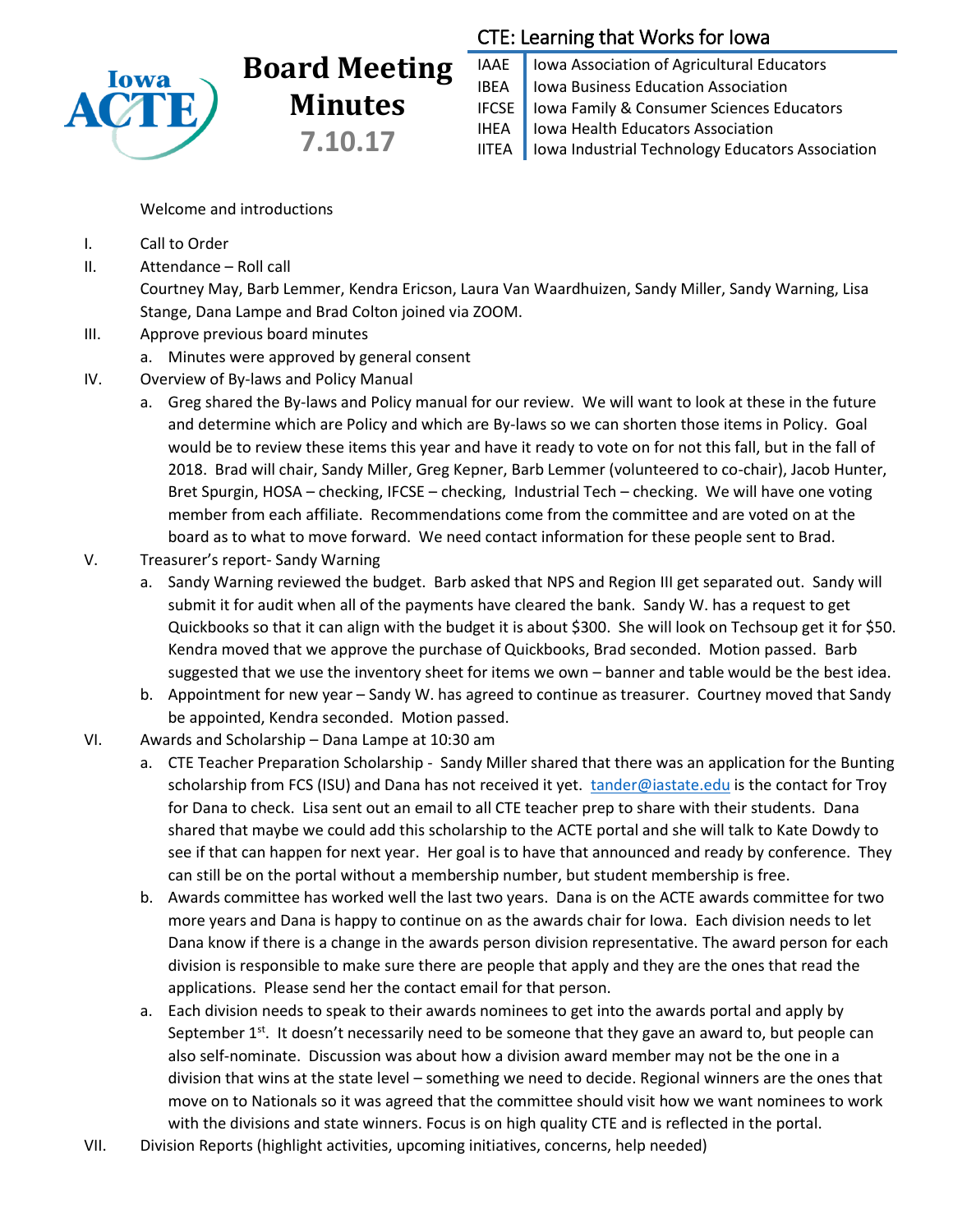- IAAE Courtney May just finished summer Ag Ed conference. They are talking about wanting to coordinate it with their Region III Ag Ed conference (not the same as ACTE's Region III). They have some membership collection issues that they are working on and offered a discount if they paid their dues at conference. They are trying to clean up their bylaws and policies. They are meeting in August at the state fair. Updated their MOU with the Ag Foundation.
- IBEA Kyle Kuhlers- no report
- IFCSE Kelsie Engelken, Laura VanWaardhuizen Conference June 11-13 at Iowa State. Offered a variety of options and had increased attendance. Unsure why the attendance has increased – location or payment structure. Next year the conference will be in August and location is in question right now. Laura shared that after attending Region III she really felt passionate about how to unify our conference structure. The networking in CTE was so important to her and helped her see the big picture.
- IHEA Kendra Ericson IHEA just completed their summer conference with 92 attendees. They keep increasing in numbers. Sandy M. gave a welcome from IACTE and had a table there with flyers and information. They still need to work on more representation from secondary educators. Their board thought they might look within their areas to help sponsor a secondary educator. May 30<sup>th</sup> is their next conference at Prairie Meadows. They love the venue and it always moves very smoothly. Fee was \$189 including memberships. Total cost was about 11,000 for 1  $\frac{1}{2}$  days and will likely go to a 2-day conference and incorporate a Simulation group. Rooms are about \$100 a night.
- IITEA Dan Kiley -- no report Kevin Wilkinson from Williamsburg are working on getting their association going again.
- VIII. Pradeep came to share a thank you to the board for their work for the conference and how we can highlight best practices in CTE across the state. Something to think about is to look at how we can be more unified in our conference along with the other

Pradeep is this year's president of Advance CTE. They work very closely with ACTE. If you ever have anything to take back to that group, please contact Pradeep or share with Lisa and she will pass it on, in particular, what relates to Perkins.

Perkins has been approved for Iowa in a little over a million dollars. There is talk that there will be an overall 10% cut. There is a hold harmless piece that we are unsure what will happen with it. Perkins has passed the House, and in the waiting mode from the Senate right now. Iowa ACTE will be an important voice in the implementation of Perkins.

CTE Redesign is going on as planned. There are 15 RPP's across the state. The immediate task for the CTE Bureau is coming up with a program approval process. RPP's will be putting in a multiyear plan the coming year and point people are assigned within the bureau. For the first time, we are hearing more superintendents talk about CTE. Most are very positive. Since the rules are in session delay. Since they are, the Director has authority to implement the law. Iowa ACTE could help with the collaboration part of the RPP process to allow equitable access for all students. Iowa ACTE could also consider a way to help recognize the Iowa CTE applicants for the Presidential scholarships.

- IX. Kelli Diemer ACTE Business Vice President came to share about the most recent ACTE Board meeting that she returned from. ACTE is healthy and happy and working on member value and planning. Kelli is excited about numbers for VISION – this week is the early bird deadline and we are above Vegas already this week. Many proposal submissions for breakouts – 286 were accepted out of 410 submitted. Heard great things from Region III. Region II is pairing with Best Practices conference.
- X. ACTE Region III Representative Report Lisa Stange
	- a. Congratulations on our Regional award for Iowa as greatest % increase in membership
	- b. Region III won a national award for the largest % increase and also largest number increase
	- c. Shelly Rust (Indiana) Lisa Stange (Iowa) are running for Region III VP. Elections will take place after VISIONS.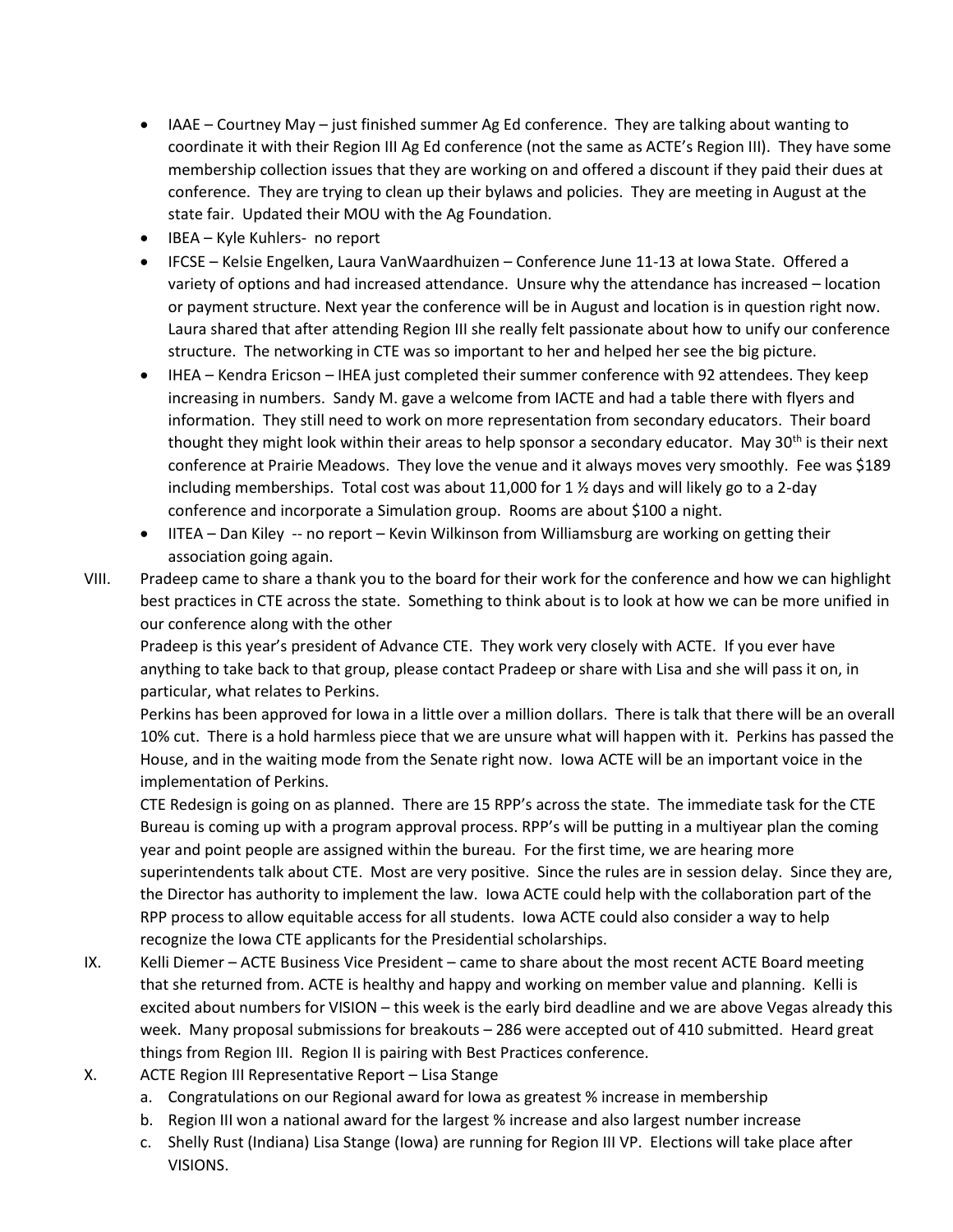- d. We had a great Iowa contingent representation of 21 people at Region III in Indiana in June. We encourage more involvement next year in LaCrosse, WI June 20-22, 2018. It is a good use of RPP dollars which is how a lot of those people attended this year.
- e. We are going to apply for an opportunity grant that deals with Marketing across the region as part of our Teacher shortage strategic plan.
- XI. DE Liaison Report
	- a. Division I plan should be completed for career development. CTE educators are encouraged to utilize their school app as well as be informed and participate in the work group that is a part of this legislation.
	- b. RPP progress and tasks for the coming year are completing a multi-year plan and budget
	- c. Secondary program approval work is in progress and there should be an application and process outline ready for all for the fall.
	- d. IT license/endorsement we have been working with the BOEE to make sure this is a CTE certification and endorsement
	- e. CTSO rotations for NPS this coming year are Skills, FFA, BPA and FCCLA. Please get Lisa names of students and those of you who have students under 18 should encourage advisers/chaperones to attend. The DE is not responsible for those students, but does get them educated via the webinars.
	- f. We are working on webinars that will happen this fall to support the bill and programming.
	- g. Perkins Grant approvals are all but complete.
	- h. SCERTA progress final student applications are completed.
	- i. META on hold until spring for Community Colleges
	- j. The Department will be applying for an OCTAE grant for teacher shortage
	- k. Please send best practices topics/ideas/contacts to Lisa that we could highlight in our newsletter
- XII. Executive Director Report Sandy Miller
	- a. Written report presented (See Attached)
- XIII. 2017-2018 officers and board members
	- i. Courtney moved that Kendra Ericson serve as  $1^{st}$  VP, Laura Van Waardhuizen as  $2^{nd}$  VP and to appoint Lisa Stange to continue as secretary. Motion approved.
	- b. President Greg Kepner
	- c. 1<sup>st</sup> VP Kendra Ericson
	- d. 2<sup>nd</sup> VP Laura Van Waardhuizen
	- e. Secretary Lisa Stange
	- f. Treasurer—Sandy Warning
	- g. Past President Brad Colton
	- h. Executive Director Sandy Miller
	- i. Ag representative Courtney May
	- j. Industrial Tech Dan Kiley
	- k. Business Kyle Kulers
	- l. Family & Consumer Sciences Courtney Teghtmeyer
	- m. Health Kelli Flack, Teri Peterson
	- n. Counselor Sandy Miller will check into who that might be
- XIV. Program of Work 2017-2018 We reviewed the Program of Work document as presented by Sandy Miller. Please review this and send Sandy edits as you see fit. These are very important points for our quality association award. Sandy is suggesting that we meet one more time together face to face. The group suggested that it be right after conference (at the end of the day) right at the FFA Enrichment Center.
	- Advocacy
	- Each division is encouraged to find teachers with students to showcase high quality CTE programs for each of these events.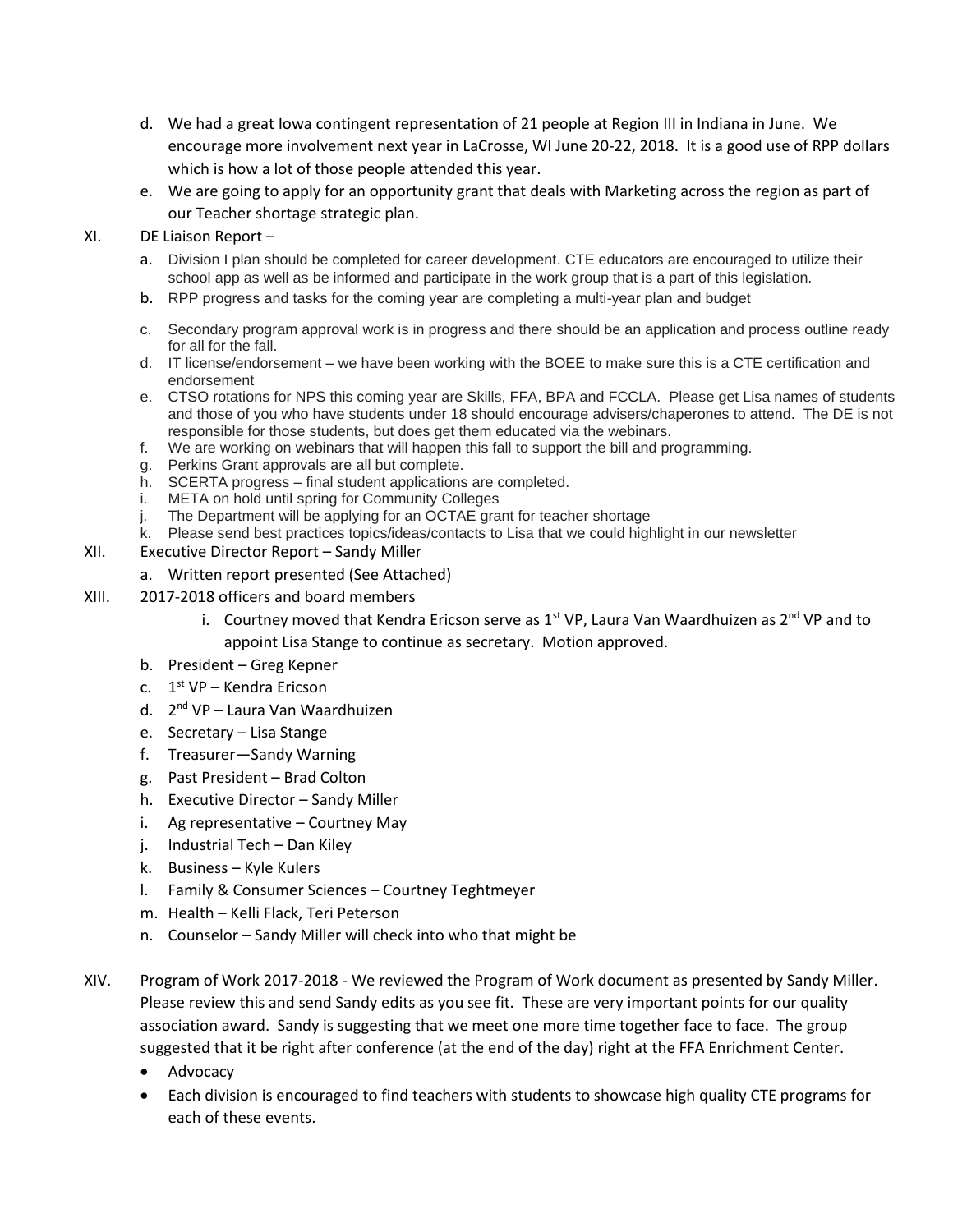- o School Administrators of Iowa (SAI) Conference (SAI), Wednesday, August 2, 2017, Community Choice Credit Union Convention Center, Des Moines, Exhibits 8:00 a.m. – 4:00 p.m., Exhibit booth purchased \$725,
- $\circ$  Iowa School Counselor Association (ISCA) Conference Monday and Tuesday, November 6 7, Prairie Meadows Conference Center, Altoona, Exhibit times Monday, November 6, 8:00 a.m. – 4:00 p.m.; Tuesday, November 7, 8:00 a.m. – Noon, Exhibit Table purchased \$350
- o Iowa Association of School Boards Conference (IASB) Wed and Thursday, November 15 -16, 2017, Community Choice Credit Union Convention Center - Iowa Events Center, Des Moines, Exhibits are Wed., Nov. 15, 3:30 - 5:00 p.m. and Thursday, Nov., 16, 9:00 a.m. – 2:00 p.m., Exhibit Booth purchased \$850, Booth # 400 on East side
- o CTE Day at the Capitol Wednesday, February 7, 2018, 9:00 a.m. 3:00 p.m., South, West and North Wings of Rotunda
- Iowa ACTE Conference, Tuesday, September 19, 2017
	- Greg handed out the conference outline so far
	- **Still getting some proposals so we may not need doubles**
	- **Sandy W shared we only have 11 people registered so far so we need to encourage registration**
	- **Sandy M contacted Kuder and they are still waiting for someone to come back from leave**
	- Sandy contacted hotels in the region for blocks. She thinks we might get a block for \$66
	- Still waiting for ACTE people to come Cindy Stover is coming from Region III and we will have one other from nationals – hoping maybe they speak and give an update.
- 2017-2018 Budget Proposal
	- Barb put a proposal together for us to see
	- Discussed proposals and made suggested changes that include NPS dollars -- \$1000 each student as well as sending 3 people to VISIONS and a member to the Leadership
	- **Encouraged those that could get support with their positions to do so first.**
- ACTE Career Tech VISION will be held in Nashville, TN December 6-9, 2017. Registration is now open. We have three delegates and will support 3 people to go. Lisa suggests that we send Laura Van Waardhuizen, Kendra Ericson, and Sandy Miller. We mutually agreed this at this at this time and will work to secure a substitute if necessary by Oct. 28<sup>th</sup> deadline.
- National Policy Seminar March 5-7, 2018
	- Rotation schedule see above
- Policy Development

House File #2392 Chapter 46 and Regional Planning Partnerships – Lisa Stange, Sandy Miller Sandy shared a meeting that she attended with the Administrative Review Rules Committee on

Thursday with Bryn Hayes (CC Amana), Connie Sievers (DMPS), and Marjorie Lane (Solon). Sandy's take away was that as an association we should be sure that our legislator's know our position in support of the laws. Checking the policies, the

- Membership Drive Ideas discussion Sandy is working on this and it can be part of a survey to help with this that Sandy W is working on
- By-laws revision consideration
- Committee appointments from each division we have a good start on this and please continue to communicate with Sandy M who will represent from each division
- Communication Teacher at N. Scott is willing to help us look at how we are doing at communicating with our group. He is working on a survey and we can look at it to see if it will tell us everything we need to know. We have a communication committee and a plan for the future as well.